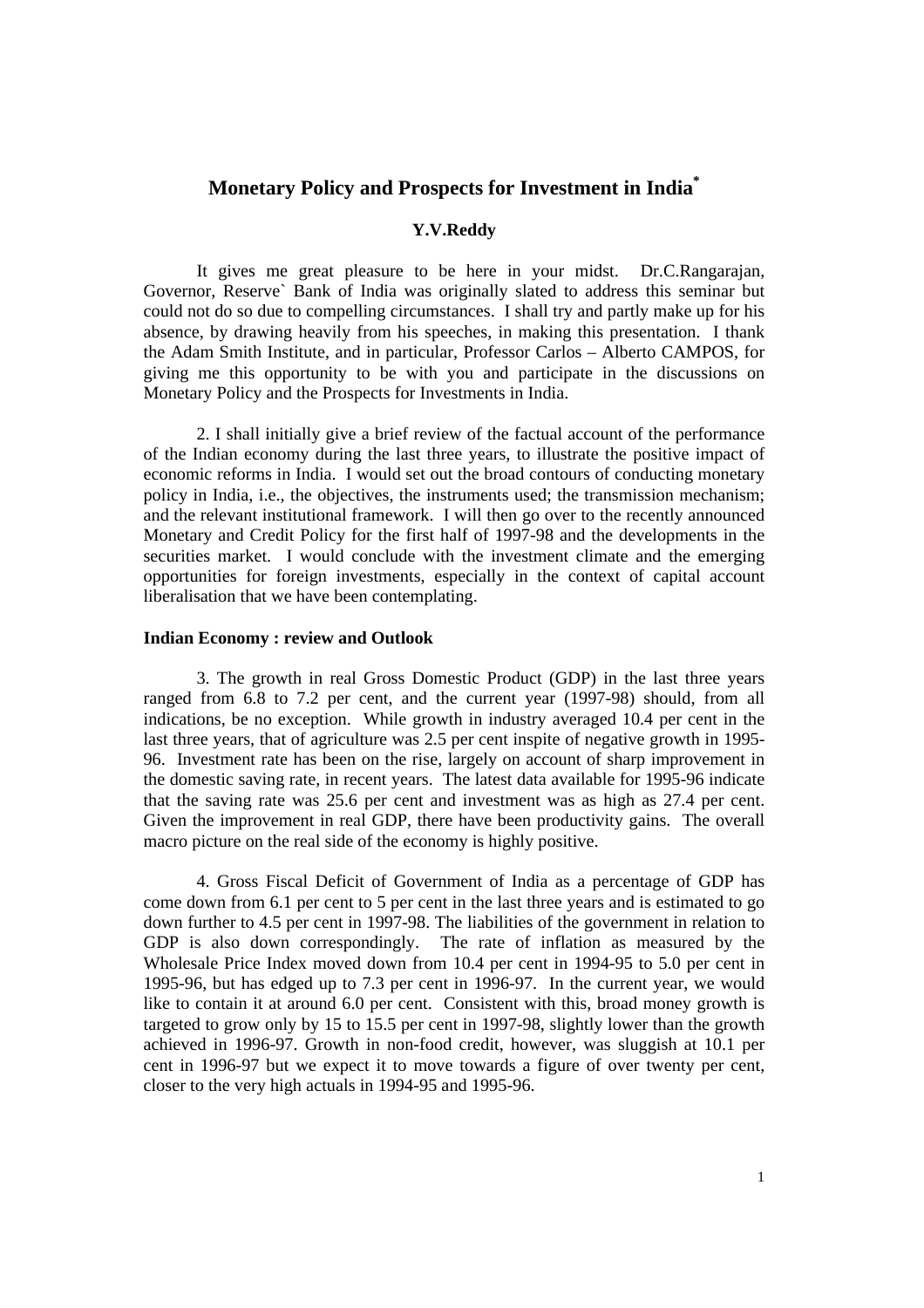5. Growth of exports and imports in SDR terms averaged 13.4 per cent and 17.6 per cent, respectively, in the later three years, but the performance last year was below the average at 9.5 and 11.6 per cent. The current account deficit relative to GDP has averaged at a little over one per cent. The exchange rate has been under pressure on occasions but overall, while the nominal exchange rate vis-à-vis the US dollar exhibited a steadily depreciating trend, the real effective exchange rate has been appreciating during the last three years. Foreign currency reserves are currently over \$24 billion, implying an import cover of about seven months.

6. There has been a significant structural transformation in the economy that holds a promise for maintaining a strong and sustained performance. These include, the expanding role of the private sector and private investment; the commercialisation of agriculture, especially the opening up of agriculture for exports; the liberalisation of financial sector coupled with strengthened regulatory framework; the public-private sector interface to improve physical infrastructure; and the gradual empowerment of State or Provincial Governments vis-a-vis the Federal Government in the process of economic reform.

### **Monetary Policy : Objectives and Analytical Framework:**

7. The broad objectives of monetary policy in India have been (a) to maintain a reasonable degree of price stability and (b) to ensure adequate expansion in credit to assist growth. The relative emphasis as between the two objectives depends upon the conditions prevailing in the year in question. Price stability as an objective is viewed not just as an end in itself but as a means to promote sustainable and more important, equitable growth. This leads us to the inter-relationship between money, output and prices. Empirical evidence, as far as India is concerned, is clear that the demand for real money function is reasonably stable. It is this function that helps us in estimating the appropriate growth in money supply, given the expected increase in real output and the tolerable level of price increase. An increase in money supply not only results in an increase in demand but also influences output through the availability of credit.

8. We have been targeting broad money expansion as an intermediate target to achieve the ultimate objectives. The concept of monetary targeting that we have been using is, however, a flexible one which takes into account the various feedbacks. Monetary aggregates as intermediate targets are appropriate in the Indian context for two reasons: First, since the money demand function for India has remained reasonably stable, it continues to predict price movements with reasonable accuracy at least over a period of years. Second, the money stock target is relatively well understood by the public at large. With the money supply target, the stance of monetary policy is unambiguously defined and gives a clear signal to market participants.

9. Monetary authorities in India do not confine their attention to just one aggregate. A range of aggregates including aggregate credit are continuously monitored. In the literature, the alternative to monetary targeting is the interest rate. This, however, is more appropriate when various segments of financial markets are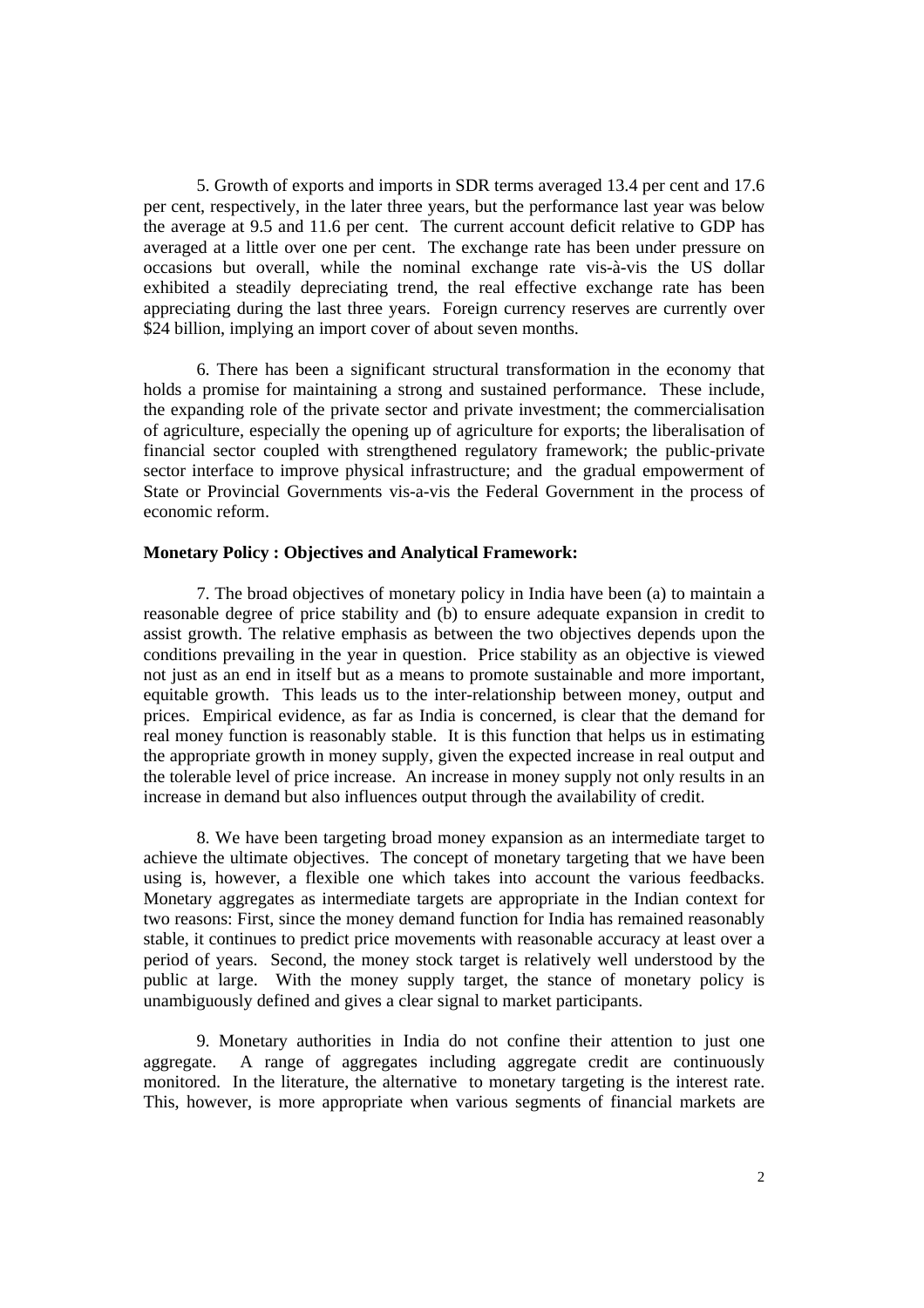closely integrated, with interest rates in the various markets influencing one another. This is hardly the case in India, even though one does see in the last few years, the beginning of such a financial market integration. Under these circumstances, it is better to target money rather than interest rate, although the monetary authority watches the behaviour of interest rates in the various markets and intervenes appropriately. This, we feel, is not necessarily inconsistent with an overall monetary target.

### **Instruments of Monetary Policy and Transmission Mechanism**

10. It is well-recognised that the two major indicators of effectiveness of monetary policy are : output growth and price stability. Data in the Indian context show that, in the recent past, real growth rate went up sharply during the last five years while price increases were contained. No doubt, the monsoon conditions have been, by and large, favourable and stable, ensuring impressive performance of agriculture, thereby influencing the growth of the economy. But, industry too performed well, responding positively to the economic reforms unveiled since about the middle of 1991. The propitious circumstance of relatively high growth with reasonable price stability has contributed to a gradual move towards indirect instruments of monetary policy. Alongside, there were refinements in interest rate structure, greater autonomy in policy making, effected by changes in fiscal-monetary relationship, and quick and appropriate response to developments in the external sector.

11. In the last five years, monetary policy in India has sought to carefully modulate the liquidity in the system by a combination of measures – direct and indirect methods of control. Reserve requirements and open market operations are the main instruments of action in this regard. Institutional changes have also been effected in the Indian financial system, which helped, in the Indian context, in shifting from direct to indirect instruments. Financial reforms have been undertaken on a wide front in the last five years to improve the allocative efficiency of resources, and to integrate the various segments of financial markets. The latest monetary and credit policy for the first half of 1997-98 went a step further – it has paved the way for the re-emergence of the Bank Rate as a signaling mechanism, thereby providing a potential support to the efficacious use of open market operations.

12. The interest rate developments in the transition to financial market integration would emit important signals for the conduct of monetary policy. The monetary authorities would need to influence market rates through their actions relating to not only quantity but also rate variables. One of the ways to effect this is to make refinements in the lending rate structure. Lending rates which were determined till 1990 have been gradually freed. They are now totally freed except for two concessional rates of interest for small borrowers in recognition that the credit markets in India are imperfect. Progressively, as in many other countries, the Reserve Bank should be able to influence the level of economic activity by actions that impinge on the cost of funds and the overall liquidity in the system.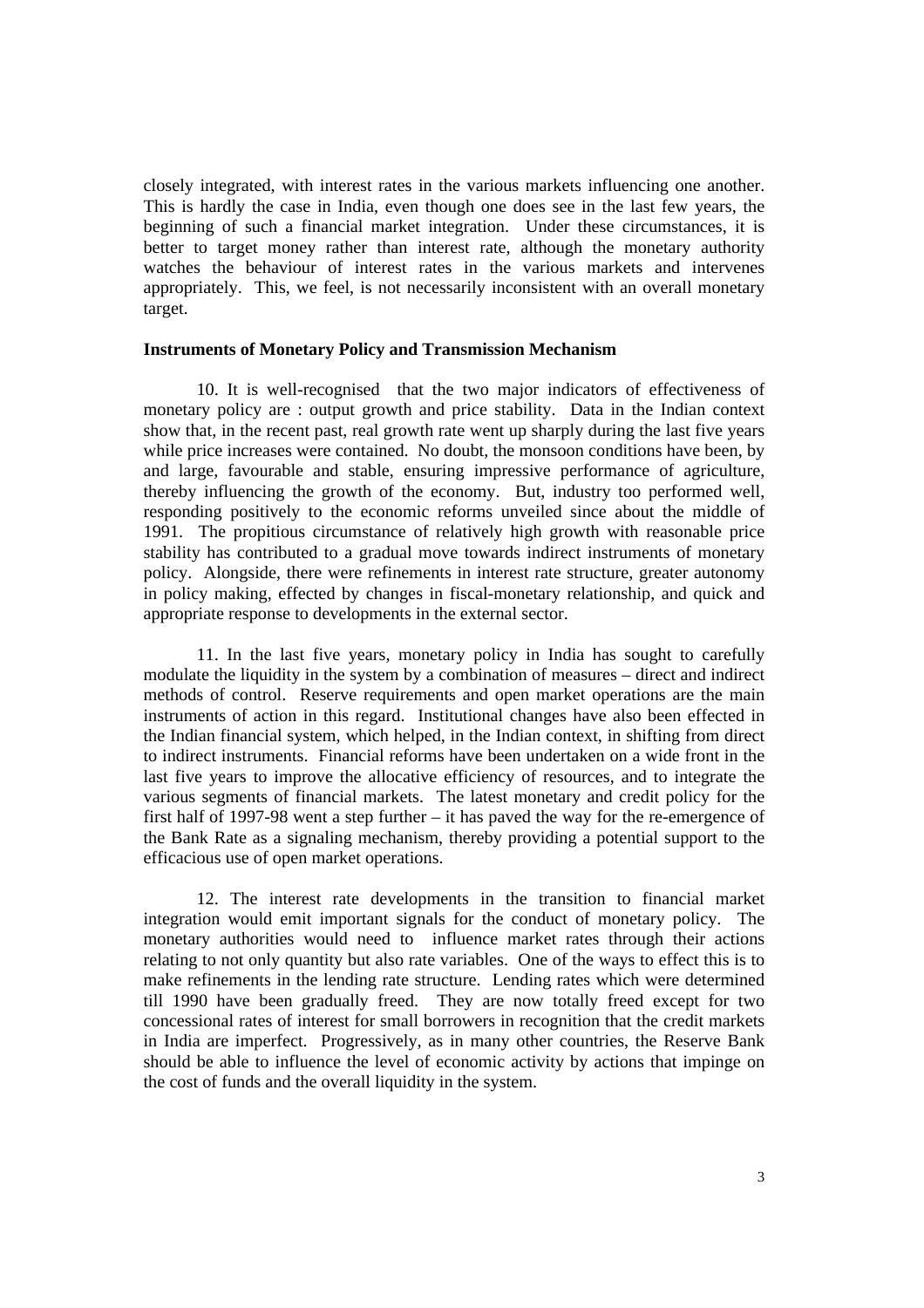13. The Reserve Bank has also taken some significant steps to bring about a greater degree of flexibility in the operation of monetary policy. Recently we moved away from a system of automatic monetisation of budget deficit to a loan system, widely known in India as the system of 'Ways and Means Advances'. The Reserve Bank, however, will continue to hold Government paper, of course at its own discretion. While the direct support to budget will over time be limited, there are aspects of fiscal policy which will continue to have a bearing on the conduct of monetary policy. For example, a high level of fiscal deficit can come in the way of effective use of open market operations as an instrument of monetary control. At a time when the Government borrows heavily in the open market, sale of securities by the Reserve Bank as part of open market operations, would result in interest rates rising to unduly high levels. Hence, there is a continued need for monetary policy to take into account the stance of fiscal policy.

14. With the progressive opening of the economy, monetary policy is being increasingly co-ordinated with policies relating to the external sector, in particular, the exchange rate policy. To the extent the capital inflows add to net foreign exchange assets of the Reserve Bank of India, it will have a monetary impact. On the other hand, if capital inflows are not taken into reserves, it may result in an appreciation of the domestic currency. There is here a policy dilemma, faced by many countries including India, which have received substantial capital inflows. The recent surge of capital inflows in our country has been absorbed into the country's foreign exchange reserves, even though it has a monetary impact; this has been done essentially with a view to maintaining the competitiveness of our exports, although some portion of the asset accretion was sterilised through open market operations. But, there are limits to sterilisation, both in terms of costs and availability of stock.

#### **Transmission Mechanism:**

15. The financial structure can have an important bearing on transmission of monetary policy. Some of the aspects that have an impact on the transmission are the nature of balance sheets of entities, viz., banks, financial institutions, households, firms, etc., the extent of interest rates deregulation, the substitution between foreign currency and local currency denominations in the composition of loans and deposits, the access to finance from outside the banking system, the extent of disintermediation and the depth and liquidity of secondary markets for debt and equity. In this regard, there are some characteristics of the Indian financial structure which need to be reckoned. A substantial part of financial intermediation is still occurring in the informal sector. Non-banking financial companies have been only recently brought under regulatory framework. Banking sector is still dominated by public sector banks which have significant quantum of non-performing assets. Debt markets have just begun to develop. Insurance sector is still a Government monopoly and most of longterm savings, especially contractual savings in household sector are pre-empted by public sector. Significant progress has been made to reform, liberalise and modernise the structure, but some of the rigidities persist. But, we realise that market integration is essential to reduce transaction costs and to help improve the transmission mechanism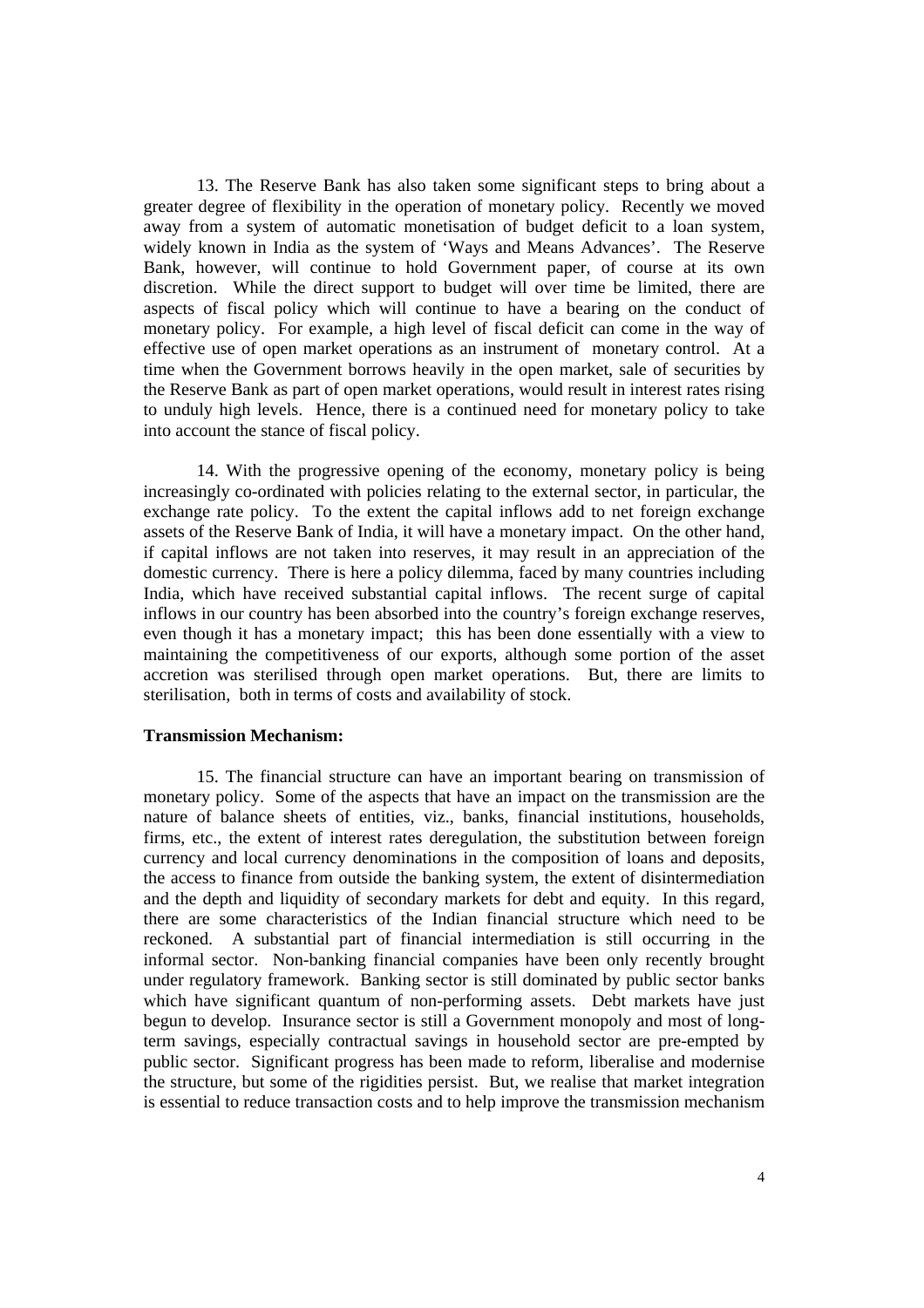of policy. If this integration is not rendered possible, monetary policy will have to continue to depend heavily on direct control (such as reserve requirements) for policy effectiveness. So, we need to monitor market conditions in order to get at an interest rate structure that is 'optimal', in the equilibrium sense of demand for and supply of funds.

16. There are generally four channels of transmission of monetary policy viz., credit availability effects, interest rate effects, wealth effects and exchange rate effects. Financial deregulation with greater emphasis on competition would help integrate financial markets and promote the effectiveness of interest rate in the monetary transmission mechanism in general. There is, however, a concern that interest rate may not have a significant impact, if the corporate sector relies more on internal resource generation and equity finance for its financing requirements than on bank borrowings. In India, a recent RBI study on selected Financial Ratios of the Private Sector in India revealed that debt to equity ratio of firms in the private corporate sector in India was in the range of 110 to 120 per cent in the early 1990s. Interest cost to value of production in private corporate sector was below 7 per cent in early 1990s but as a percentage to gross profits it was as high as 60 per cent. These facts imply that firms in the private corporate sector in India are highly leveraged and could be susceptible to interest rate shocks.

17. The wealth channel effect is very important in industrial countries where the mortgage market is the prime mover of financial markets and mortgage is the main collateral for borrowings of households and firms. But in the Indian context, the real estate market has a dynamics of its own, which at the present stage, is only loosely and indirectly connected with the mechanisms that form part of the conduct of monetary policy.

18. The importance of exchange rate effect channel depends on how open the economy is; the more open the economy, the more important would this channel be. Judging by this criterion, the share of foreign trade sector (exports plus imports) in India is not substantial. But with the major policy initiatives in respect of trade and payments including the market determined exchange rate mechanism and convertibility on current account, this channel has been assuming increasing importance in recent years. In the second half of 1995-96, the foreign exchange market in India experienced considerable volatility, and the Reserve Bank of India had actively intervened in the forex market. The exchange market intervention (net sales) by the Reserve Bank in the spot market led to withdrawal of a fairly large amount of liquidity from the money market leading to sharp increase in call rates. Another issue relating to this channel is how far the balance sheet position of players in forex market (banks and corporates) limit the scope of monetary action in defence of a pegged exchange rate. The answer to this question depends on the nature of openness of the economy and the exposure of domestic firms to external markets.

19. It is clear from our presentation so far that financial markets in India are not yet fully integrated and that the economy is 'open' only to a limited extent. Given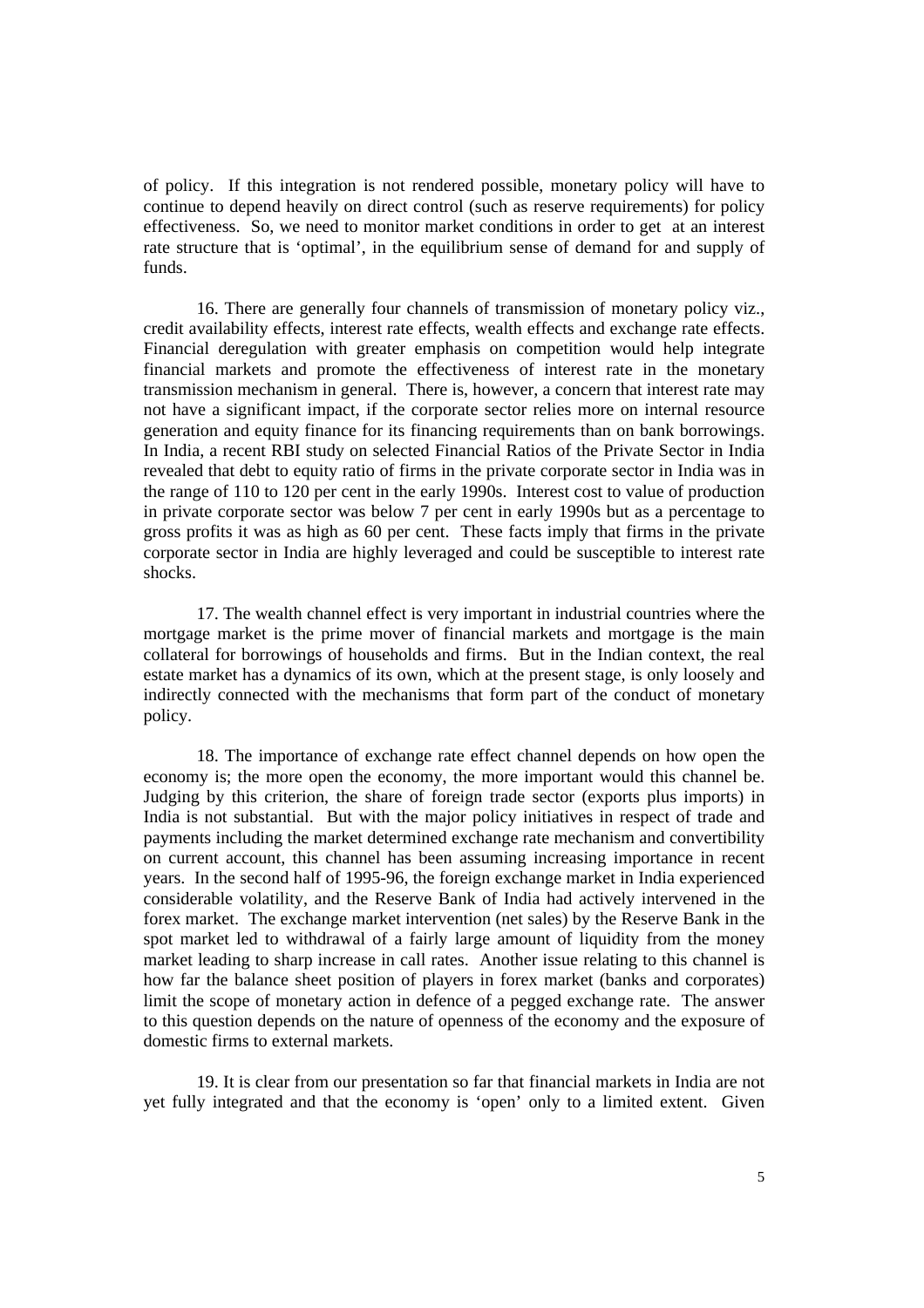these elements, the interest rate and exchange rate channels may not be as powerful at the present stage of Indian development as the credit availability channel. Viewed thus, monetary targeting would gain in importance in the conduct of monetary policy.

# **Institutional Framework for Monetary Policy:**

20. As already alluded to, significant changes have occurred and are occurring in the institutional framework in India within which monetary policy acts. These are in the areas of : fiscal-monetary relationship; pre-emption of resources through reserve requirements; structure of interest rates; growth of the non-bank financial sector and changes in exchange rate policy.

21. A historic reform relating to the fiscal monetary relationship was the abolition of the system of automatic monetisation of fiscal deficit taking place through the issuance of ad hoc Treasury Bills by the Government and the introduction, in its place, of the system of the Ways and Means Advances effective April 1, 1997. Under the new system of Ways and Means Advances (WMA), financial limits have been fixed to accommodate **temporary** mis-matches in Government receipts and payments. Interest rates on WMA would be market related. Moreover, for two years beginning April 1997, overdrafts would be permitted for periods beyond ten consecutive days, but at a cost. After these two years, no overdraft will be permitted beyond ten consecutive days. The new system is expected to give more autonomy to the central bank to conduct its monetary policy.

22. Historically, two direct monetary policy instruments, namely, the Cash Reserve Ratio (CRR) and the Statutory Liquidity Ratio (SLR) had to be maintained at very high levels because of high fiscal deficits and a high degree of monetisation of deficits. This 'external constraint' had a bearing on the profitability of the banking system. Easing of these constraints has formed a major agenda for the reform of the financial sector since mid-1991. Progressive reduction in reserve requirements has been effected. The Statutory Liquidity Ratio has been brought down from 37.5 per cent to 25 per cent on an incremental basis and the Cash Reserve Ratio including incremental CRR has been scaled down from 25 per cent to 10 per cent. These changes in the reserve requirements have implications in relation to both CRR and open market operations as instruments of monetary policy.

23. For long, the Indian financial system has been characterised by an administered structure of interest rates. This was aimed at directing implicit subsidy to certain sectors enabling them to obtain funds at concessional rates of interest. In the process, an element of cross-subsidisation got built into the system whereby concessional rates provided to some sectors were compensated by higher rates charged to other borrowers. The regulation of lending rates, *ipso facto,* led to the regulation of deposit rates mainly to keep the cost of funds to banks in reasonable proportion to the rates at which they could lend. The reform of the interest rate structure has, therefore, constituted an integral part of the financial sector reform. Since September 1990, the process of simplification began with the reduction in the number of slabs for which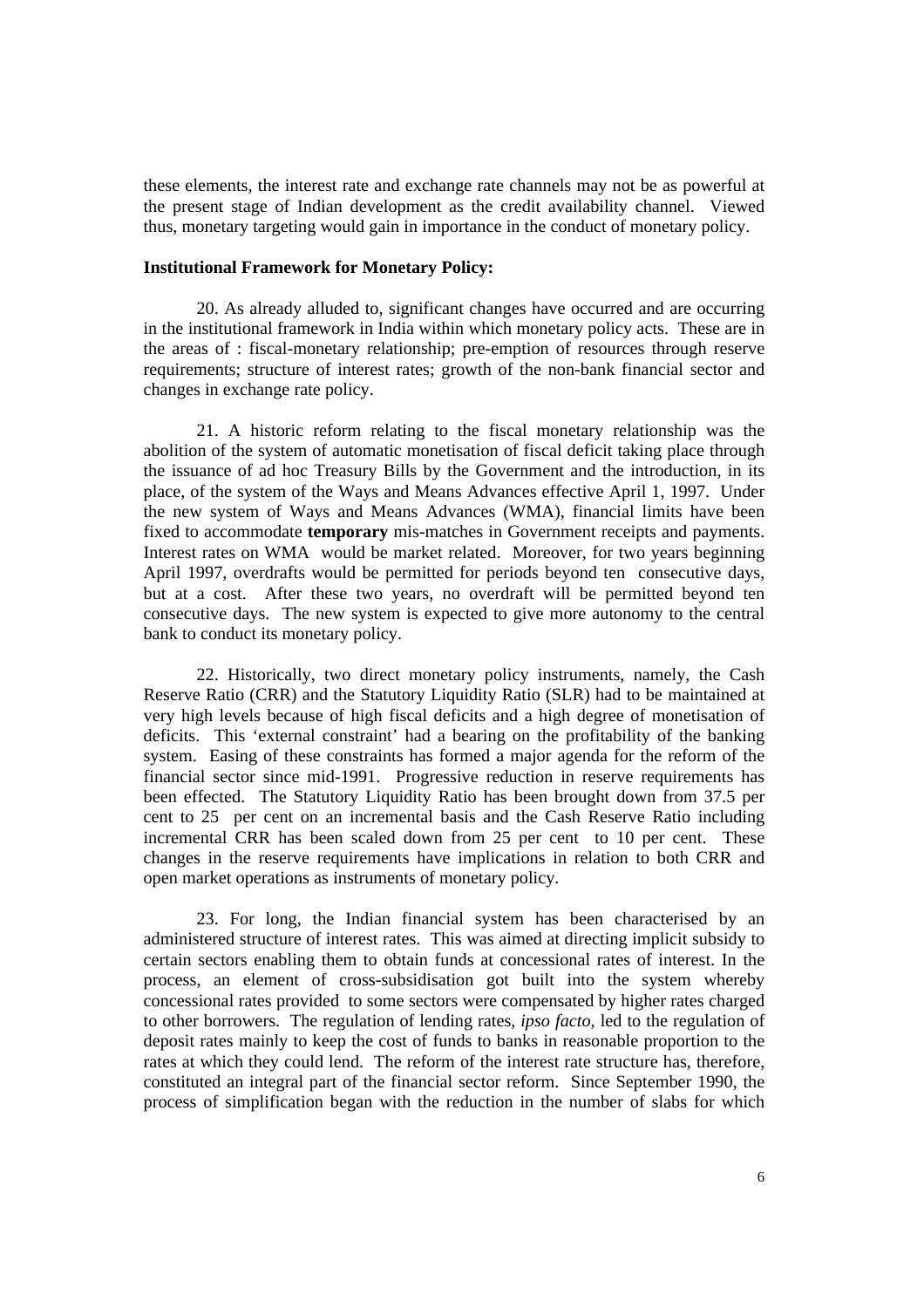lending rates had been prescribed. In a major move, the minimum lending rate was abolished and the lending rates were freed in October 1994 for credit limits of over Rs.2,00,000. We are now having only two concessional rates on the lending side (one for credit limits up to Rs.25,000 and the other one for over Rs.25,000 and up to Rs.2,00,000), apart from prescribed ceilings for interest rate and export finance, and only one administered rate on the deposit side, i.e., the maximum rate, which applies to term deposits of maturity up to one year. Banks, however, will be required to lend to priority sectors to a stipulated extent.

24. Three changes in the structure of financial institutions, markets and products that have been witnessed in recent times, carry significant implications for the conduct of monetary policy. First, the growing prominence of capital markets as seen in the increasing mobilisation of resources directly; secondly, the reduction in the barriers to capital mobility leading to increased linkages between domestic and foreign financial markets; and thirdly, a spurt in financial innovation resulting in emergence of new financial products and services and blurring of the distinction between banks and non-banks. Clearly, the issue that arises in this context is as to how the monetary transmission mechanism will get altered as non-banks and capital market begin to play a larger role in the financial system and how the channels of policy need to be rendered effective.

25. The far-reaching changes in the external sector of the Indian economy witnessed in recent years, as reflected in the substantial elimination of quantitative controls on imports, the reduction in tariffs, a market determined exchange rate system, the convertibility on the current account, the encouragement to foreign direct investment and the greater access to external capital markets, have contributed to a closer link between the domestic markets and external markets and made the traditional transmission channels more complex to operate. This is especially because exchange rate is now determined by demand for and supply of foreign exchange in the market. The RBI intervention in the market is limited to reducing rate volatility and to ensuring that the market rate is not too divergent from what the economic fundamental dictate. Besides, greater access to international capital markets also means that the corporates are able to access funds at rates lower than the domestic interest rates. These new set of factors arising out of external sector liberalisation would need to be reckoned in working out the desired rate of expansion of money and credit as well as the optimal level of interest rates.

#### **Monetary Policy – An Update:**

26. The recent Monetary and Credit Policy for the first half of 1997-98 went beyond these principles and has, therefore, come to be described as a 'big bang' by several observers of the markets. The policy contained significant features in the area of institutional and structural reforms. There are elements of continuity, contextual response and important structural changes. I would like to highlight some of the changes that were ushered in through this policy.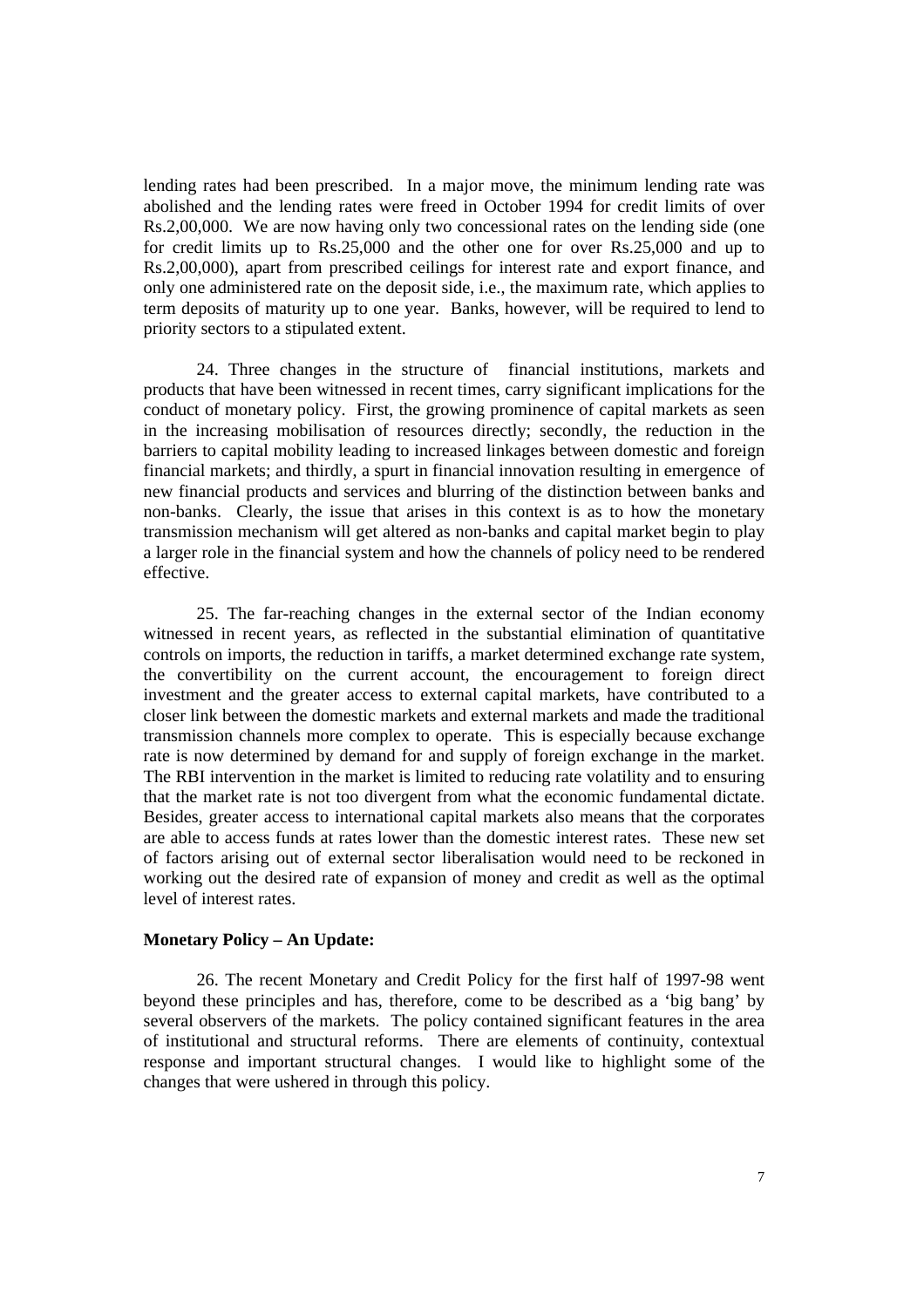First, the policy seeks greater market orientation in the financial sector by empowering banks with greater operational flexibility. The RBI has moved out of microregulation. Now banks are given total freedom on consortium arrangements and methodology of assessing working capital requirements. No doubt, prudential guidelines will continue to be prescribed by the RBI. These measures signify changes in the relationship so far developed between the RBI and banks.

Secondly, borrowers have also been empowered to reinforce marketisation. These measures have changed the relationship between the banker and the borrower. Borrowers can choose to go through a single bank or multiple banks or take the syndication route. Access to commercial paper is freer now.

Thirdly, macromanagement by the Reserve Bank has, perhaps for the first time, emphasised the need to recognise the rate variables as the potential instruments of influencing the liquidity situation. The Bank Rate will emerge as a signal of the stance of monetary policy and determined the rate at which funds will be available to the system from the RBI.

Fourthly, integration of the money market, the Government Securities Market and the Forex Market is sought to be furthered. Measures towards this end include exemption of CRR/SLR on inter-bank liabilities, permission to Authorised Dealers (Ads) to borrow from and lend in overseas market, permission to ADs to book forward cover on the basis of past performance, permission to undertake rupee/forex currency swaps, allowing repos in all Government Dated Securities, reverse repos for all SGL account holders, reducing the minimum period of Commercial Paper (CP), etc.

Sixthly, to signal continuing consultations with market participants, a Committee for Money Markets has been constituted soon after the policy announcement. This would be similar to the Technical Advisory Committees on Forex and Government Securities Markets which were established in early 1997. Significantly, it signals a difference in the relationship that has hitherto been in existence between the Reserve Bank and market participants and has placed it at an informal level.

#### **Government Securities Markets:**

27. The authorities have sought to make the Government securities market an active segment of the Indian financial system so that the conduct of monetary policy could be rendered effective. A number of reforms have been initiated in recent years. These include: (I) the setting up of a comprehensive system of primary Dealers (PDs) – six PDs have already begun to operate (ii) licensing of Satellite Dealers (iii) the provision of liquidity support by the RBI to mutual funds exclusively dedicated to Government securities to the extent of 20 per cent of their holdings of Government securities, which is expected to facilitate the emergence of the retail segment of the Government Securities market, (iv) a progressive movement towards a mark-to-market system for valuation of Government securities which would impart depth to the market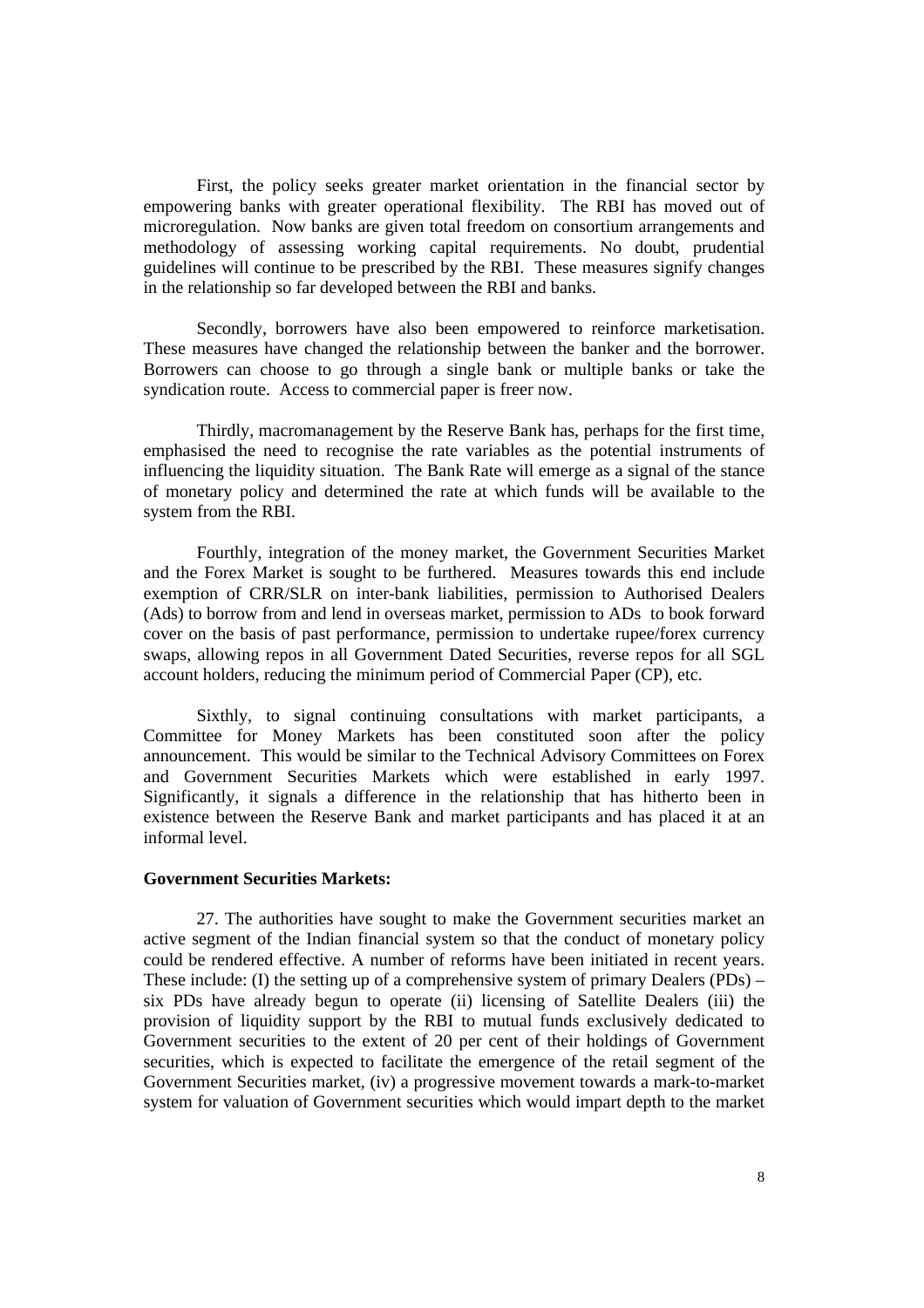by encouraging trading, (v) adoption of the Delivery versus Payments System (DVP) which ensures that transactions in Government securities are secure, (vi) insistence of greater transparency of operations rendered by dissemination of information to market, and (vii)introduction of indexed linked bonds (viii) abolition of tax deduction at source on Government Securities (ix) allowing FIIs to invest in Government Stock, and (x) introduction of Treasury Bills of various maturities. All of these changes, both in relation to interest rate and government securities market, open up opportunities for using open market operations as an instrument of monetary control.

# **Investment Climate**

28. The contribution already made and efforts underway, in the conduct of monetary policy and reforms in financial sector as a whole to the investment climate, is noteworthy. I will highlight a few facts here:

First, growth, at around 7 per cent per annum in real terms, with a large size of the domestic market, is an attractive feature.

Secondly, price stability has been demonstrated.

Thirdly, exchange rate management is characterised by the absence of undue volatility.

Fourthly, fiscal stability and consolidation is being assured.

Fifthly, transparent regulatory framework in both real and financial sector has been mounted.

Sixthly, large and critical market for Government securities is being improved with access extended to domestic retail investors and foreign institutional investors.

Seventhly, capital markets are rapidly evolving – in terms of size, depth, infrastructure and quality. The institutional framework for regulating both debt and equity markets is firmly in place. Access is provided liberally and on a transparent and assured basis to foreign investors.

29. Investments in India have been growing in recent years. From 23.4 per cent of nominal GDP in 1991-92, gross aggregate investment rate has gone up to 27.4 per cent in 1995-96. In general it has been a gradual rise, with a minor exception in 1993- 94 when the rate slid down slightly. The domestic saving rate was lower than the investment rate by an average of 1.18 percentage points over the five year period 1991- 92 through 1995-96, representing capital inflows.

30. As a result of economic reforms and change in foreign investment policy, there has been a shift in the structure of capital flows in favour of non-debt creating capital flows. The total inflows of foreign investment, which includes both direct and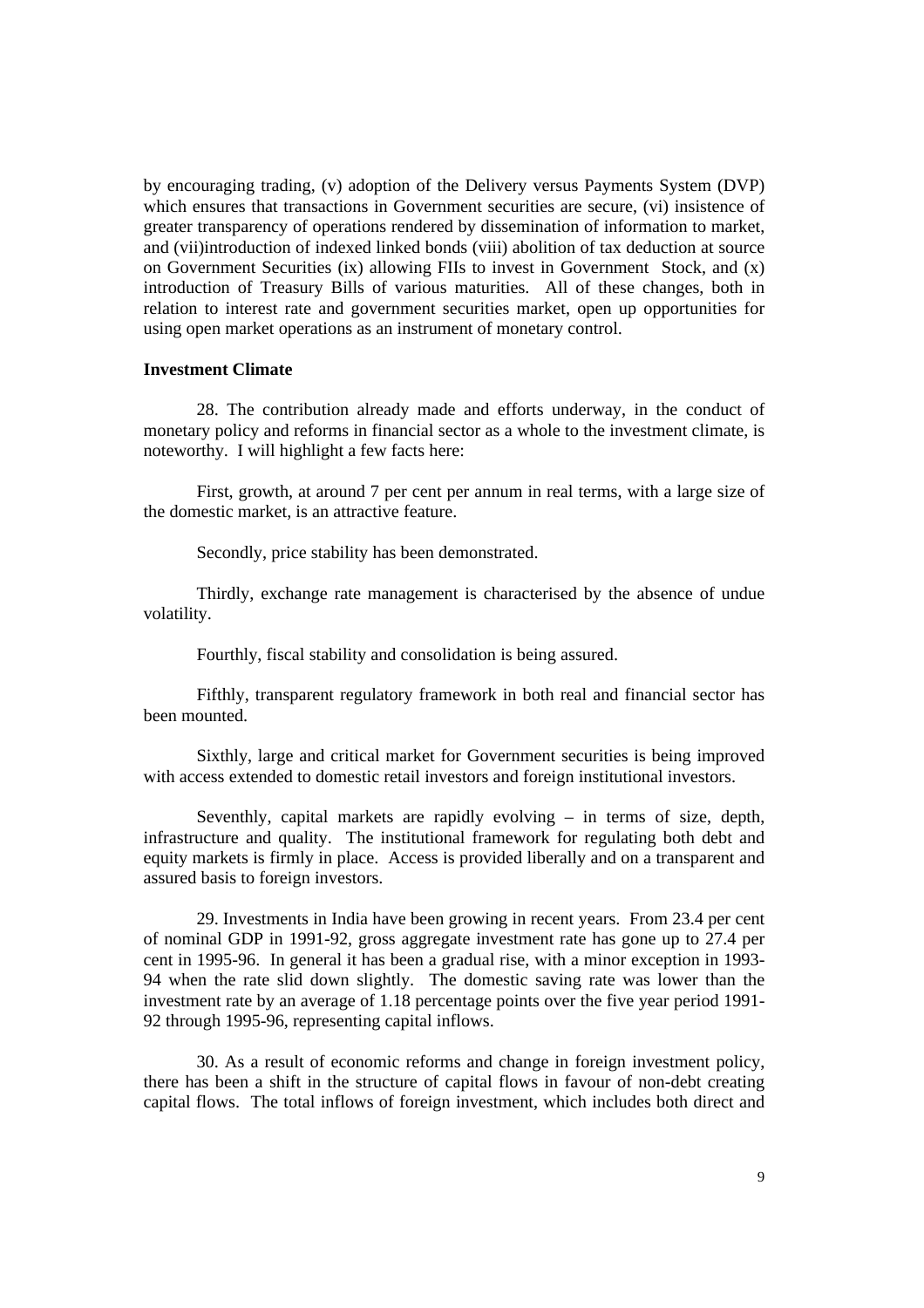portfolio investment, has arisen from a mere US \$ 154 million in 1991-92 to US \$ 5,561 million in 1996-97. As a result, the share of investments in **net** capital flows which accounted for less than 1 per cent in 1990-91 has gone up to close to 50 per cent in 1996-97.

#### **Foreign Investments : Policy and Structural Changes:**

31. The development of domestic institutional structure in the financial sector from the view point of foreign investment is aimed towards availability of reliable information to prospective investors in a relatively low-cost manner; appropriate monitoring of transactions; and transparent guidelines for participation of foreign investors in the domestic economy, including the stock market. In this direction, a series of policy initiatives have been taken since 1991 regarding the approval procedures, the investment restrictions, the limitation on foreign equity participation, the restrictions on acquisitions and take-over by foreign investors, the local content requirement, the restrictions on remittance of funds abroad and the special incentives to the foreign investors, especially in direct investment.

32. In respect of approval procedure regarding foreign direct investment (FDI), a transparent framework is followed under which all the sectors have been opened, with full repatriation benefit, to foreign investors except in the case of agriculture and plantation. The Reserve Bank provides automatic approval in the case of foreign direct investment up to 74 per cent equity in the case of 9 high priority sectors industries and 51 per cent equity in the case of 51 priority sector industries and export/trading/star trading houses. The proposals involving higher equity participation are cleared by the Secretariat of Industrial Approvals/Foreign Investment Promotion Board. In the case of Non-Resident Indians (NRIs)/Overseas corporate bodies (OCBs) this equity limit can be extended up to 100 per cent. Wholly owned foreign subsidiaries are allowed in the power sector, 100 per cent Export Oriented Units (EOUs) and units in Free Trade Zones (FTZs) and Export Processing Zones (EPZs). Similarly, approvals are given in mining and telecommunication industries up to 50 per cent and 49 per cent of the equity capital, respectively.

33. The policy towards foreign portfolio investment too has been substantially liberalised. Portfolio investment in any of the listed companies of Indian stock exchanges/over the counter exchange can be made by foreign institutional investors as well as NRIs/OCBs subject to the condition that the aggregate holding of shares/debentures of the FIIs/NRIs/OCBs put together does not exceed 30 per cent of the voting equity capital of the company. They are also permitted to invest in the public sector/private sector mutual funds and Government Dated Securities. Dedicated debt funds up to 100 per cent from FIIs have been permitted recently. There is no lock-in-period for the remitting of the funds brought in, even in the case of preference shares acquired by the foreign investors. The taxation guidelines are also transparent with capital gains tax of 10 per cent and 30 per cent on long term and short term, respectively and exemption of withholding tax on the dividend earned.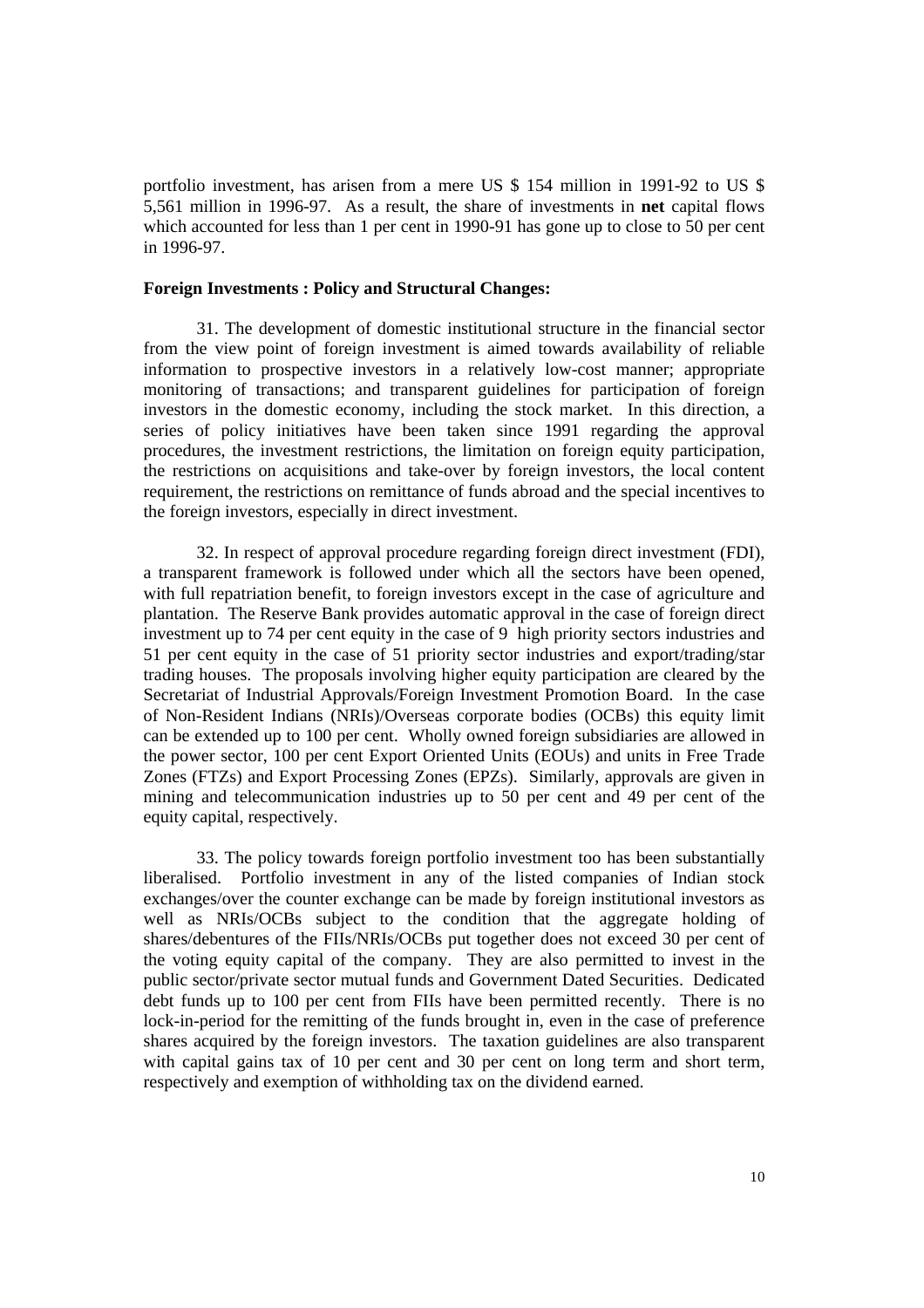34. The impact of these measures was clearly evident from the spurt in the value of foreign investment approvals as well as inflows since 1991. The amount of foreign direct investment approved during the year 1996 has been US \$ 11,142 million which gives an indication of the likely volume of future inflows under direct investment. As against a direct investment of US \$ 150 million, US \$ 341 million and US \$ 586 million during 1991-92, 1992-93 and 1993-94, respectively, the actual foreign direct investment flows for the year 1994-95 has been US \$ 1,313 million which further leaped to US \$ 2,133 million which further leaped to US \$ 2,133 million during 1995-96 and US \$ 2,695 million during 1996-97. Since 1992-93, most of direct investments has come from the USA, followed by the UK, Japan and Germany. The direct investment has mainly been garnered towards the engineering industries, the financial services sector, the electronics/electrical equipments and the chemical/allied products, in that order. Still, the proportion of direct foreign investment in our country is low at around 3 per cent of the overall FDI flows to developing countries during 1995 and, therefore, in keeping tandem with the overall structure of the economy efforts are made to raise the amount of FDI to around US \$ 10 billion every year. Keeping this in view, a Foreign Investment Promotion Council has been set up while FIPB has been reconstituted to approving and encouraging FDI flows.

35. Similarly, portfolio investment has taken quantum leap in recent years. Not only have the Indian corporates raised funds abroad through Global Depository Receipts (GDRs) and Offshore funds, FIIs and NRI/OCBs have also remained bullish on the Indian market during this phase. The inflows into India arising from GDR were of the order of US \$ 1,602 million and US \$1,839 million during 1993-94 and 1994-95, respectively. While GDR issues were somewhat subdued in the first half of 1995-96, the same has picked up during 1996-97 with the amount repatriated to India by the Indian corporates from the GDR proceeds amounting to US \$ 920 million. Portfolio investment flows on account of FIIs have been encouraging with an average of around US \$ 1,687 million coming during 1993-94 to 1995-96. Moreover, the total FII inflows during 1996-97 were US\$ 1,926 million. The dimension of the flows should be assessed in the light of the overall slump in global portfolio flows to developing countries witnessed during 1995 and 1996 following monetary tightening and rising interest rates in the US from February 1994, bullish stock markets in the OECD particularly in the US, and the Mexican crisis in December 1994.

# **Foreign Investments and Emerging Opportunities**

36. An expert committee set up to lay out the road map towards Capital Account Convertibility (CAC) has come to the conclusion that based on the assessment of the current macroeconomic situation, the time is now appropriate to initiate a move towards CAC. The Committee has stated that fiscal consolidation, a mandated inflation target and strengthening of the financial system should be regarded as crucial preconditions/signposts for CAC in India.

37. Successful efforts to liberalise the capital account have typically been preceded by a strategy of fiscal reforms which significantly reduces the fiscal deficit